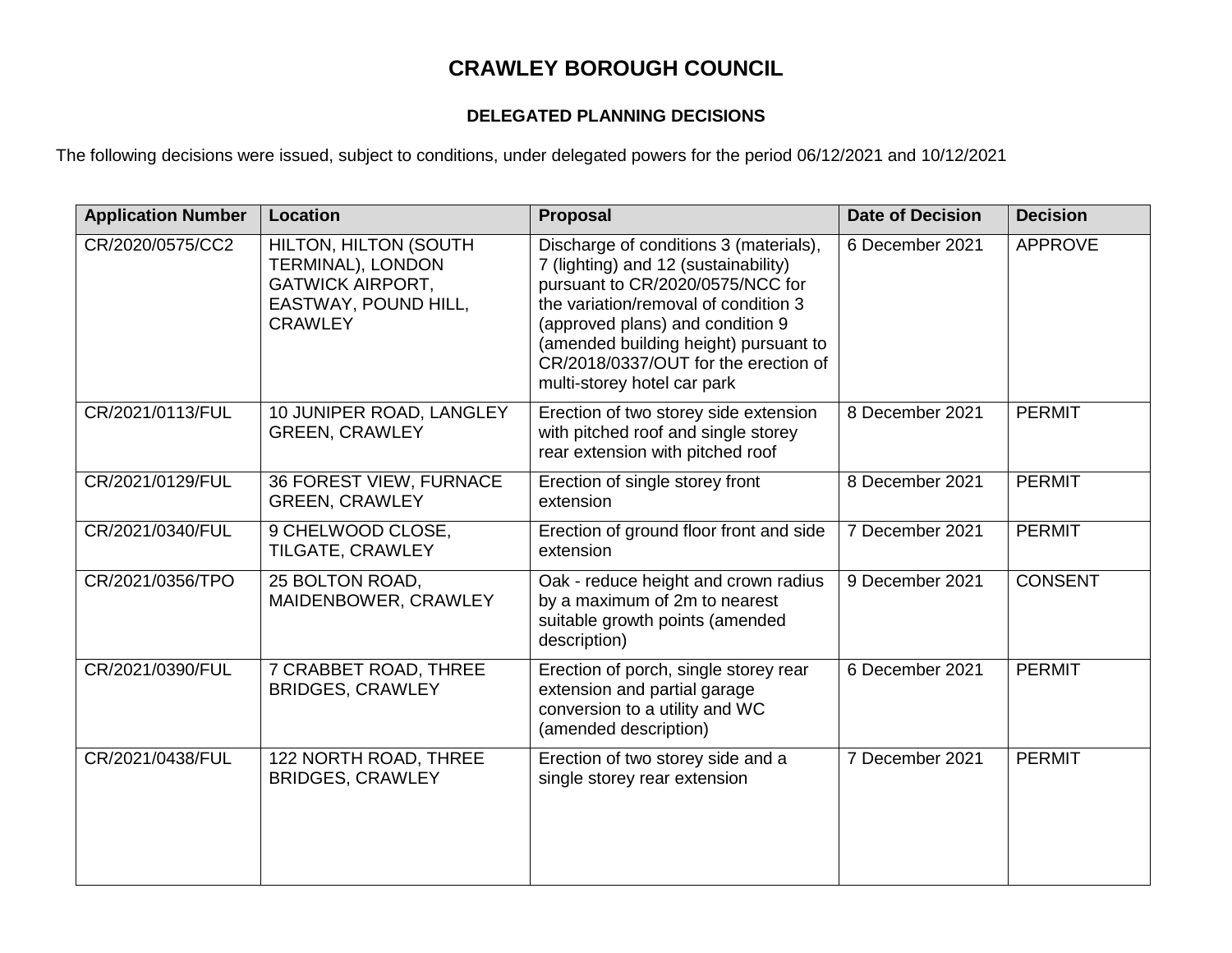| <b>Application Number</b> | <b>Location</b>                                                   | Proposal                                                                                                                                                                                                                            | <b>Date of Decision</b> | <b>Decision</b> |
|---------------------------|-------------------------------------------------------------------|-------------------------------------------------------------------------------------------------------------------------------------------------------------------------------------------------------------------------------------|-------------------------|-----------------|
| CR/2021/0470/FUL          | 44 TRINITY CLOSE, POUND<br>HILL, CRAWLEY                          | Creation of a garden room incidental<br>to the dwellinghouse, porous driveway<br>to park 2 vehicles and associated<br>fencing and landscaping following<br>demolition of existing garage                                            | 7 December 2021         | <b>PERMIT</b>   |
| CR/2021/0490/TPO          | 17 BECKFORD WAY,<br>MAIDENBOWER, CRAWLEY                          | Oaks x 2 - reduce height and crown<br>radius by a maximum of 2 metres to<br>nearest appropriate growth points<br>(amended description)                                                                                              | 9 December 2021         | <b>CONSENT</b>  |
| CR/2021/0499/192          | 19 VICTORIA ROAD, WEST<br><b>GREEN, CRAWLEY</b>                   | Certificate of lawfulness for proposed<br>rear dormers to create habitable<br>space, insertion of 2 rooflights on the<br>front elevation, removal of the<br>chimney and installation of soil and<br>vent pipe (amended description) | 7 December 2021         | <b>PERMIT</b>   |
| CR/2021/0523/FUL          | 81 JUNIPER ROAD, LANGLEY<br><b>GREEN, CRAWLEY</b>                 | Erection of single storey front<br>extension (amended description and<br>plans received)                                                                                                                                            | 6 December 2021         | <b>PERMIT</b>   |
| CR/2021/0538/FUL          | 33 HARE LANE, LANGLEY<br><b>GREEN, CRAWLEY</b>                    | Erection of single storey side/rear<br>extension and incorporating<br>conversion of former garage to<br>habitable space and re-roofing of<br>structure                                                                              | 10 December 2021        | <b>PERMIT</b>   |
| CR/2021/0547/FUL          | 37 & 39 DENCHERS PLAT,<br>LANGLEY GREEN, CRAWLEY                  | Erection of single storey rear<br>extension, front porch and associated<br>alterations at 37 and 39 Denchers Plat                                                                                                                   | 7 December 2021         | <b>PERMIT</b>   |
| CR/2021/0549/FUL          | PHILIP HOWARD CENTRE, 4<br>SOUTHGATE DRIVE,<br>SOUTHGATE, CRAWLEY | Erection of single storey front<br>extension to create new reception<br>area. Replacement of windows and<br>doors and incorporation of new<br>cladding on south, west and east<br>elevation                                         | 9 December 2021         | <b>PERMIT</b>   |
| CR/2021/0562/FUL          | 62 WINCHESTER ROAD,<br>TILGATE, CRAWLEY                           | Erection of single storey rear<br>extension                                                                                                                                                                                         | 10 December 2021        | <b>PERMIT</b>   |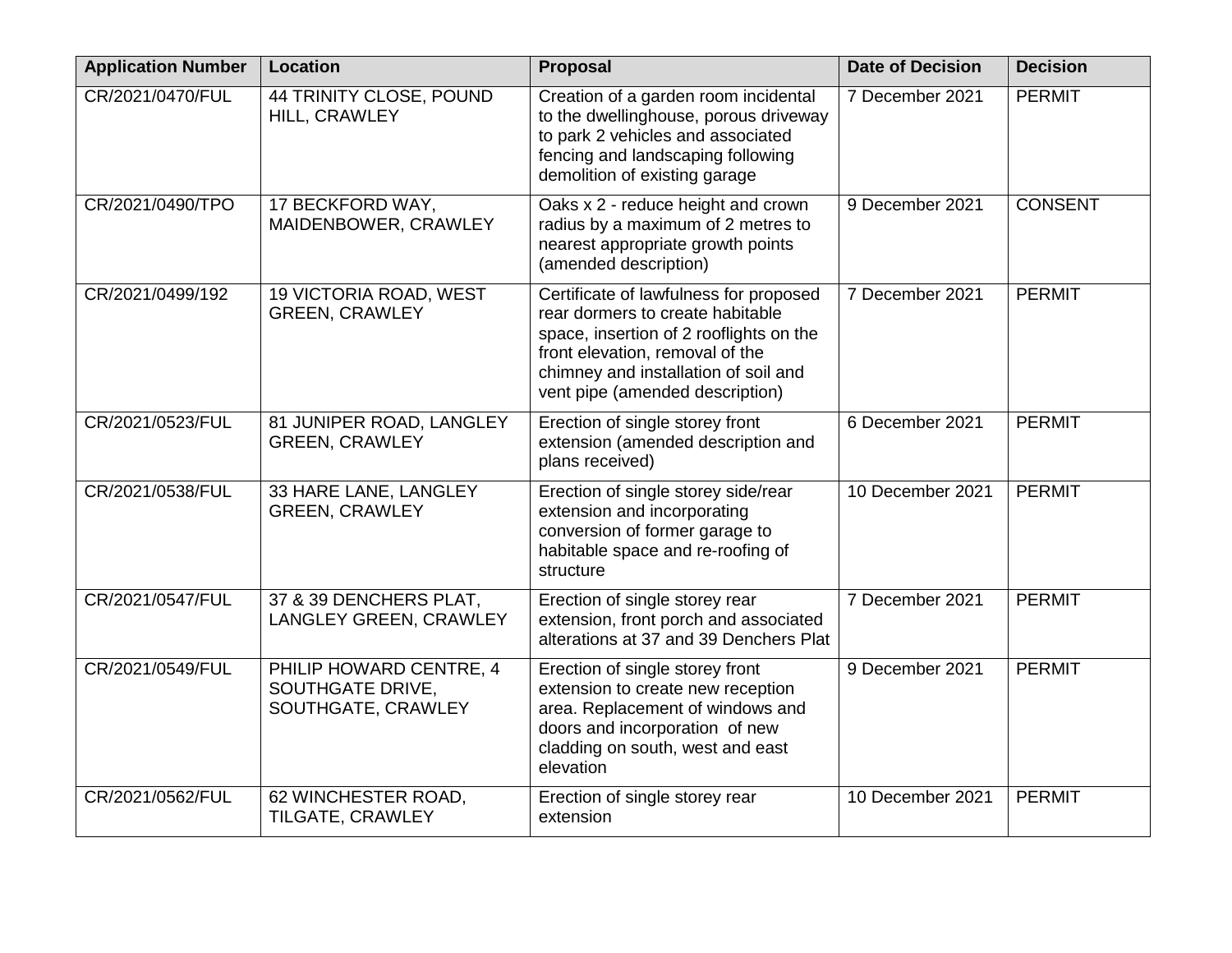| <b>Application Number</b> | <b>Location</b>                                   | Proposal                                                                                                                     | <b>Date of Decision</b> | <b>Decision</b> |
|---------------------------|---------------------------------------------------|------------------------------------------------------------------------------------------------------------------------------|-------------------------|-----------------|
| CR/2021/0569/FUL          | 2 ORDE CLOSE, POUND HILL,<br><b>CRAWLEY</b>       | Erection of a single storey rear<br>extension and conversion of garage to<br>habitable space                                 | 7 December 2021         | <b>PERMIT</b>   |
| CR/2021/0589/FUL          | 30 BASHFORD WAY, POUND<br>HILL, CRAWLEY           | Erection of single storey side<br>extension and conversion of part<br>garage to habitable space                              | 7 December 2021         | <b>PERMIT</b>   |
| CR/2021/0620/TPO          | 114 THREE BRIDGES ROAD,<br>THREE BRIDGES, CRAWLEY | T1 Oak (front boundary) - remove<br>epicormic growth up to crown break,<br>approximately 6 metres                            | 9 December 2021         | <b>CONSENT</b>  |
|                           |                                                   | Remove low, truncated limb at around<br>6 metres marked with red line on<br>associated photos back to source                 |                         |                 |
|                           |                                                   | Remove deadwood                                                                                                              |                         |                 |
|                           |                                                   | (amended description)                                                                                                        |                         |                 |
| CR/2021/0624/FUL          | 19 SALISBURY ROAD,<br>TILGATE, CRAWLEY            | Erection of single storey side and rear<br>extension with the insertion of 4<br>rooflights                                   | 9 December 2021         | <b>PERMIT</b>   |
| CR/2021/0628/192          | 76 DOWER WALK, GOSSOPS<br><b>GREEN, CRAWLEY</b>   | Certificate of lawfulness for proposed<br>single storey rear and side extensions                                             | 10 December 2021        | <b>PERMIT</b>   |
| CR/2021/0635/192          | 25 GOFFS PARK ROAD,<br>SOUTHGATE, CRAWLEY         | Certificate of lawfulness for proposed<br>single storey outbuilding                                                          | 6 December 2021         | <b>PERMIT</b>   |
| CR/2021/0638/FUL          | 5 PUNCH COPSE ROAD,<br>THREE BRIDGES, CRAWLEY     | Demolish existing porch and canopy<br>and erection of two new bay windows,<br>front door with side lights and canopy<br>over | 6 December 2021         | <b>REFUSE</b>   |
| CR/2021/0653/192          | 7 ST JOHNS ROAD, WEST<br><b>GREEN, CRAWLEY</b>    | Certificate of lawfulness for proposed<br>double garage with a flat roof to rear<br>of property                              | 6 December 2021         | <b>PERMIT</b>   |
| CR/2021/0660/192          | 15 OAKHILL CHASE, POUND<br>HILL, CRAWLEY          | Certificate of lawfulness for proposed<br>loft conversion with rear dormer and 2<br>front facing roof windows.               | 6 December 2021         | <b>PERMIT</b>   |
| CR/2021/0661/FUL          | 66 BURLANDS, LANGLEY<br><b>GREEN, CRAWLEY</b>     | Erection of single storey front and side<br>extensions                                                                       | 6 December 2021         | <b>PERMIT</b>   |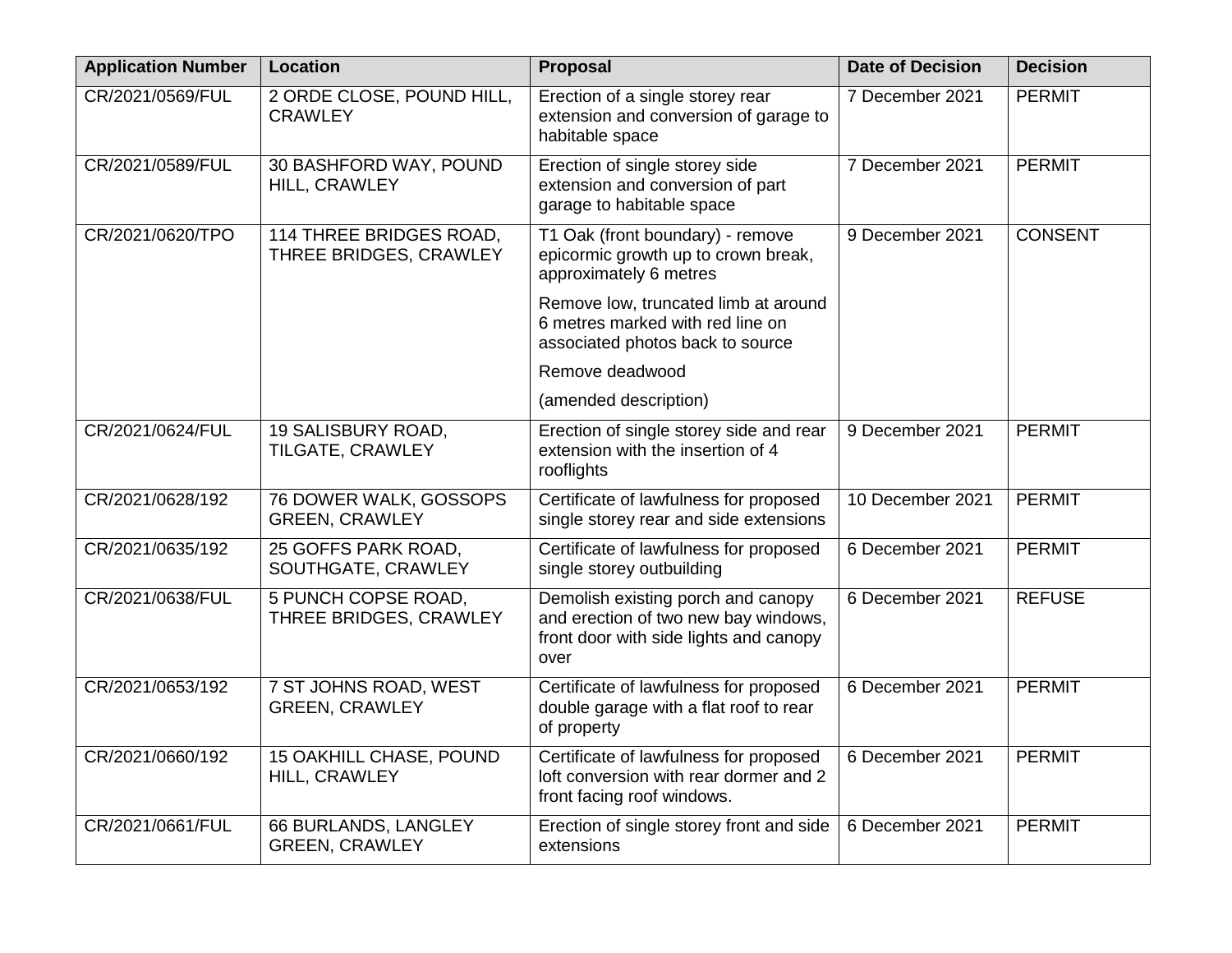| <b>Application Number</b> | <b>Location</b>                                                                                           | Proposal                                                                                                                                                                                                                                                                                               | <b>Date of Decision</b> | <b>Decision</b>               |
|---------------------------|-----------------------------------------------------------------------------------------------------------|--------------------------------------------------------------------------------------------------------------------------------------------------------------------------------------------------------------------------------------------------------------------------------------------------------|-------------------------|-------------------------------|
| CR/2021/0664/FUL          | UNITS 2 & 3, BROADGATE,<br>THE BROADWAY,<br>NORTHGATE, CRAWLEY                                            | Installation of air condensers and<br>extractor flues at rear                                                                                                                                                                                                                                          | 7 December 2021         | <b>PERMIT</b>                 |
| CR/2021/0707/FUL          | 13 SOUTHGATE ROAD,<br>SOUTHGATE, CRAWLEY                                                                  | Erection of two storey rear extension<br>and bricking up of existing external<br>door.                                                                                                                                                                                                                 | 7 December 2021         | <b>PERMIT</b>                 |
| CR/2021/0727/192          | WOODVALE, SCALLOWS<br>ROAD, THREE BRIDGES,<br><b>CRAWLEY</b>                                              | Certificate of lawfulness for proposed<br>single storey side extension                                                                                                                                                                                                                                 | 6 December 2021         | <b>PERMIT</b>                 |
| CR/2021/0743/TPO          | 25 GOFFS PARK ROAD,<br>SOUTHGATE, CRAWLEY                                                                 | Oak T5 - fell                                                                                                                                                                                                                                                                                          | 9 December 2021         | <b>CONSENT</b>                |
| CR/2021/0761/ADV          | UNIT 14, DENVALE TRADE<br>PARK, HASLETT AVENUE<br>EAST, THREE BRIDGES,<br><b>CRAWLEY</b>                  | Advertisement consent for 1no. New<br>internally illuminated flex face box<br>sign with digitally printed flex face;<br>2no. digitally printed matt laminated<br>dibond panels; 1no. digitally printed<br>external matt laminated fret cut vinyl<br>fitted to existing shutter door<br>(retrospective) | 10 December 2021        | <b>REFUSE</b>                 |
| CR/2021/0781/TPO          | <b>LAND REAR OF 3 OLD</b><br>MARTYRS, LANGLEY GREEN,<br><b>CRAWLEY</b>                                    | T1 Weeping Willow - reduce the<br>overall size of crown by 3 metres back<br>to old points and crown lift to 5 metres                                                                                                                                                                                   | 8 December 2021         | <b>CONSENT</b>                |
| CR/2021/0786/TCA          | <b>AMENITY LAND BETWEEN</b><br>NOS 19 LINDEN CLOSE & 20<br>LAUREL CLOSE, FURNACE<br><b>GREEN, CRAWLEY</b> | A1 - group of 5 Ash trees. Reduce<br>crowns by 4 metres.<br>A2 - Wych Elm. Reduce crown by 4<br>metres                                                                                                                                                                                                 | 9 December 2021         | <b>NO</b><br><b>OBJECTION</b> |
| CR/2021/0792/192          | 46 DICKENS ROAD, TILGATE,<br><b>CRAWLEY</b>                                                               | Certificate of lawfulness for to<br>construct a single-storey extension to<br>the rear of the property to provide a<br>ground floor bedroom and bathroom<br>for a person with a disability.                                                                                                            | 6 December 2021         | <b>PERMIT</b>                 |
| CR/2021/0819/TCA          | <b>LAND OUTSIDE 17 LINDEN</b><br>CLOSE, FURNACE GREEN,<br><b>CRAWLEY</b>                                  | Tulip tree - reduce crown by 2.5<br>metres                                                                                                                                                                                                                                                             | 9 December 2021         | <b>NO</b><br><b>OBJECTION</b> |